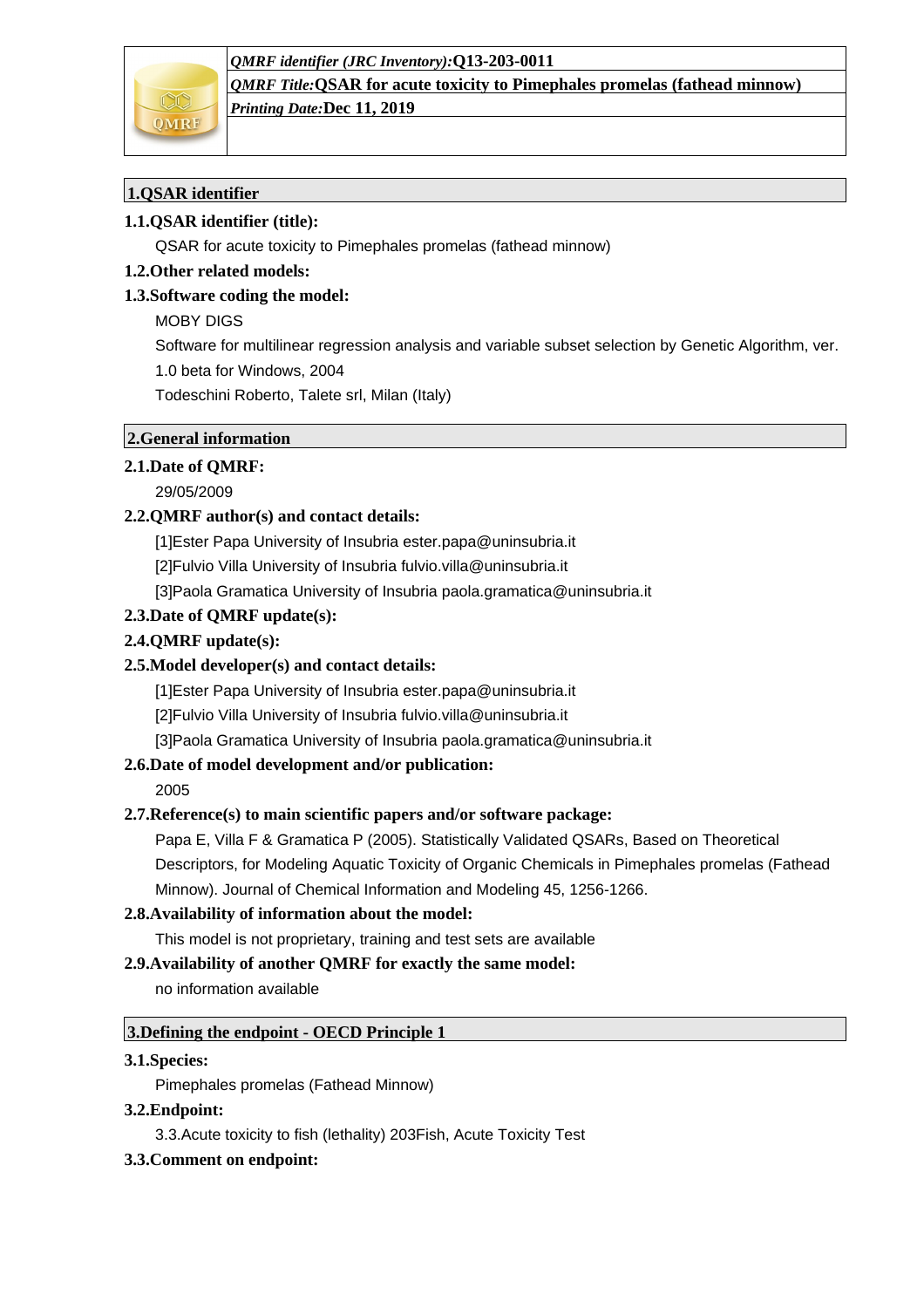Flow-through bioassays, conducted with juvenile fathead minnows.

#### **3.4.Endpoint units:**

The median lethal concentrations are reported as the logarithm of the inverse molar concentration: log(1/LC50).

#### **3.5.Dependent variable:**

log1/EC50

### **3.6.Experimental protocol:**

Experimentally determined 96h LC50 values for 468 industrial organic chemicals were collected from Russom et al. (1997) (original source: U.S.-E.P.A. Duluth Fathead Minnow Database). The data relate to flow-through bioassays, conducted with juvenile fathead minnows, on chemicals selected from a cross section of the Toxic Substances Control Act Inventory of industrial organic chemicals.

## **3.7.Endpoint data quality and variability:**

A detailed analysis of the quality of the data reported in Duluth Fathead minnow database was made by Russom et al. (1997).

### **4.Defining the algorithm - OECD Principle 2**

## **4.1.Type of model:**

QSAR

### **4.2.Explicit algorithm:**

multilinear regression QSAR

Log  $(1/LC50)96h = -2.54 (\pm 0.4) + 0.91 (\pm 0.06) WA + 6.2 (\pm 0.6) My + 0.08$ (±0.01) H-046 + 0.22 (±0.03) nCb - 0.19 (±0.04) MAXDP - 0.33 (±0.06) nN

## **4.3.Descriptors in the model:**

[1]WA topological descriptor representing the mean Weiner indexv

[2]Mv constitutional descriptor, mean atomic van der Waals volume

[3]H-046 H attached to C-O sp3

[4]nCb- number of C sp2 in substituted benzenes

[5]MAXDP topological descriptor, maximal electrotopological positive variation [6]nN number of nitrogen atoms

#### **4.4.Descriptor selection:**

A total of 1200 molecular descriptors of different kinds (0D, 1D, 2D, 3D) were calculated by the DRAGON software to describe the chemical diversity of the compounds. Constant values and descriptors found to be correlated pairwise were excluded in a prereduction step (when there was more than 98% pairwise correlation, one variable was deleted). Quantum-chemical descriptors such as HOMO (highest occupied molecular orbital), LUMO (lowest unoccupied molecular orbital), HOMO-LUMO gap (DHL), ionisation potential (P ion), and heat of formation (H), were added to Dragon descriptors. The Genetic Algorithm (GA) was applied to a final set of 400 descriptors for variable selection.

## **4.5.Algorithm and descriptor generation:**

Multiple linear regression (Ordinary Least Square method) was applied to generate the model.

Molecular descriptors were generated by the DRAGON software. The input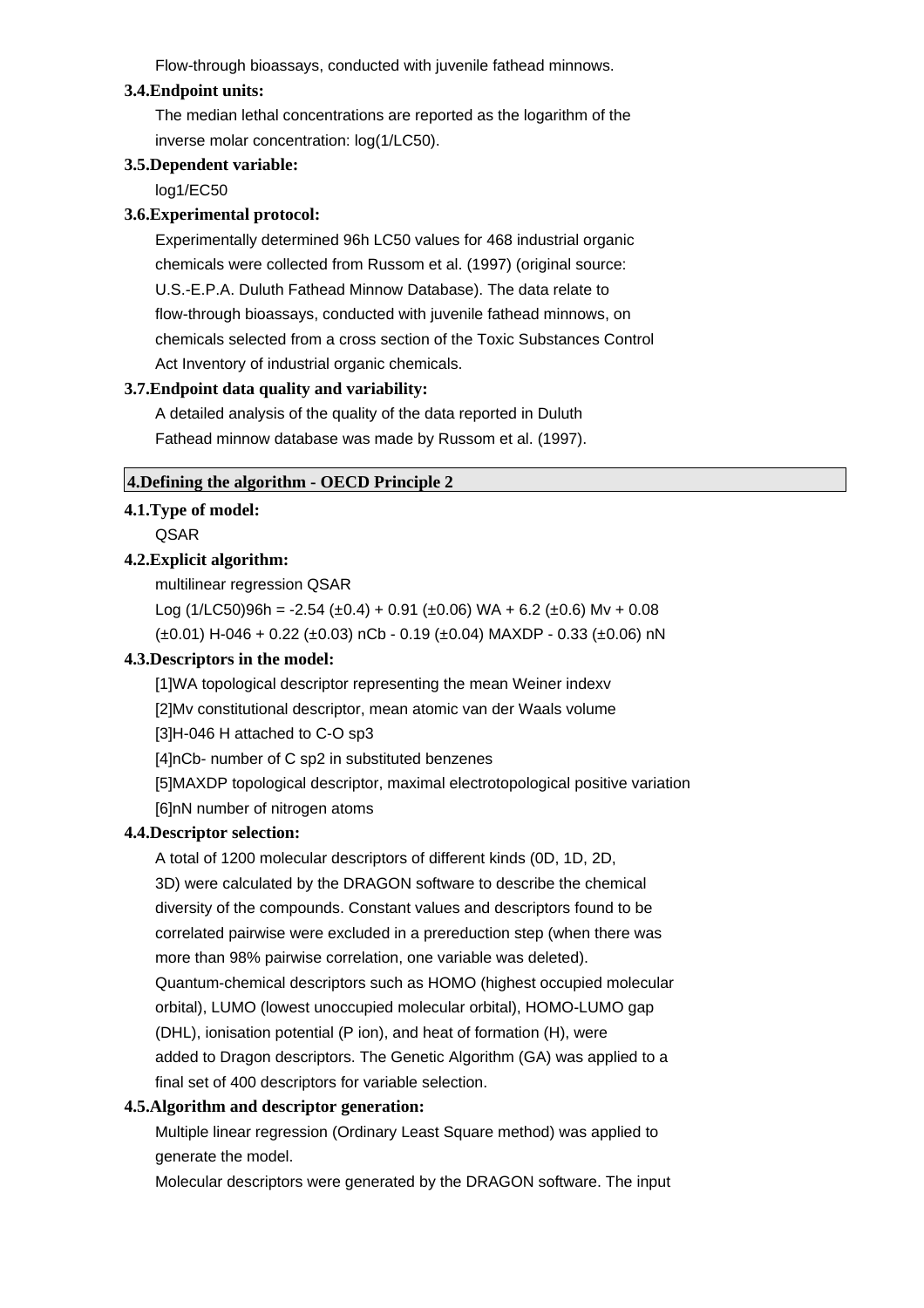files for descriptor calculation contain information on atom and bond types, connectivity, partial charges and atomic spatial coordinates, relative to the minimum energy conformation of the molecule, and were obtained by the Molecular Mechanics method of Allinger (MM+) using the package HYPERCHEM.

Quantum-chemical descriptors were calculated by the semiempirical PM3 Hamiltonian for the geometry optimization method available in the HYPERCHEM package.

#### **4.6.Software name and version for descriptor generation:**

DRAGON - 2005, version 5.2 for Windows Software for the calculation of molecular descriptors R. Todeschini, Talete s.r.l. Milano

#### HYPERCHEM - ver. 7.03

Software for molecular drawing and conformational energy optimization

#### **4.7.Chemicals/Descriptors ratio:**

249 chemicals / 6 descriptors = 41.5

## **5.Defining the applicability domain - OECD Principle 3**

## **5.1.Description of the applicability domain of the model:**

Structural Applicability Domain - high leverage chemicals (training set): nicotine sulfate, 2,2'-methylenebis(3,4,6- trichlorophenol),

hexachloro-1,3-butadiene, pentachloropyridine, rotenone, and 2,6-di-tert-butyl-4-methylphenol.

Response domain - response outliers (training set):

chloroacetonitrile.

Structural Applicability Domain - high leverage chemicals (validation set):

tetrachloroethylene, hexachloroethane, 2,4,5-tribromoimidazole,

3-amino-5,6-dimethyl-1,2,4- triazine, caffeine, pentabromophenol.

Most of the chemicals falling outside the AD of the model belong to the

specific acting compound class

#### **5.2.Method used to assess the applicability domain:**

The structural AD of the model was checked by the Leverage approach. The

presence of outliers (i.e. compounds with cross-validated standardized

residuals greater than 2.5 standard deviation units) and chemicals very

structurally influential in determining model parameters (i.e. compounds

with a highleveragevalue (h) greater than  $3p'/n$  (h<sup>\*</sup>), wherep's the number of model variables plus one,

andnis the number of the objects used to calculate the model) was verified by the Williams plot.

## **5.3.Software name and version for applicability domain assessment:**

MOBY DIGS - MOdels BY Descriptors In Genetic Selection - ver.1 beta for Windows, Talete S.r.l., Milan, Italy, 2004.

Calculation of hat values, calculated - predicted values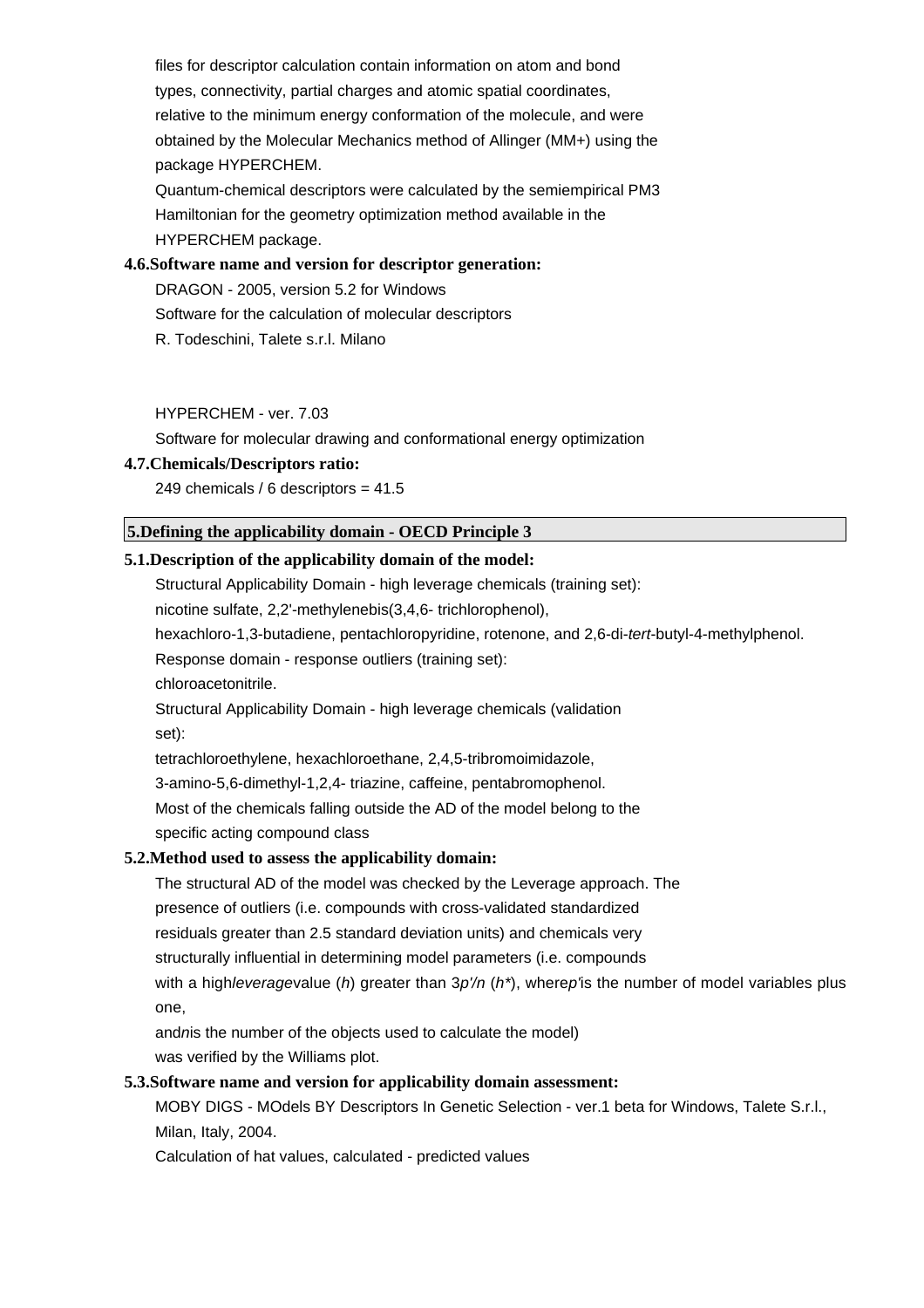Excel

Calculation of standardised residuals (compounds with crossvalidated standardized residuals greater than 2.5 standard deviation units

## **5.4.Limits of applicability:**

High leverage compounds: hat value > 0.084 Outliers for the response: standardised residuals > 2.5 standard deviation units

### **6.Internal validation - OECD Principle 4**

#### **6.1.Availability of the training set:**

Yes

#### **6.2.Available information for the training set:**

CAS RN: Yes

Chemical Name: Yes

Smiles: No

Formula: No

INChI: No

MOL file: No

### **6.3.Data for each descriptor variable for the training set:**

All

### **6.4.Data for the dependent variable for the training set:**

All

### **6.5.Other information about the training set:**

249 compounds

#### **6.6.Pre-processing of data before modelling:**

Transformation of LC50 into Log1/LC50

## **6.7.Statistics for goodness-of-fit:**

 $n = 249$ ;  $R^2 = 0.79$ ; SDEP = 0.613; SDEC = 0.595; RMSE

 $(training. set) = 0.38;$ 

 $K_X$ = 34.81;  $K_X$  $\gamma$ = 39.94

## **6.8.Robustness - Statistics obtained by leave-one-out cross-validation:**

 $Q^2$ <sub>LOO</sub>= 0.78

**6.9.Robustness - Statistics obtained by leave-many-out cross-validation:**

 $Q^2$ <sub>LMO(50%)</sub>= 0.77

**6.10.Robustness - Statistics obtained by Y-scrambling:**

 $R^2$  $Y-SC= 0.024$ 

**6.11.Robustness - Statistics obtained by bootstrap:**

 $Q^2$ BOOT= 0.78

**6.12.Robustness - Statistics obtained by other methods:**

**7.External validation - OECD Principle 4**

**7.1.Availability of the external validation set:**

Yes

**7.2.Available information for the external validation set:**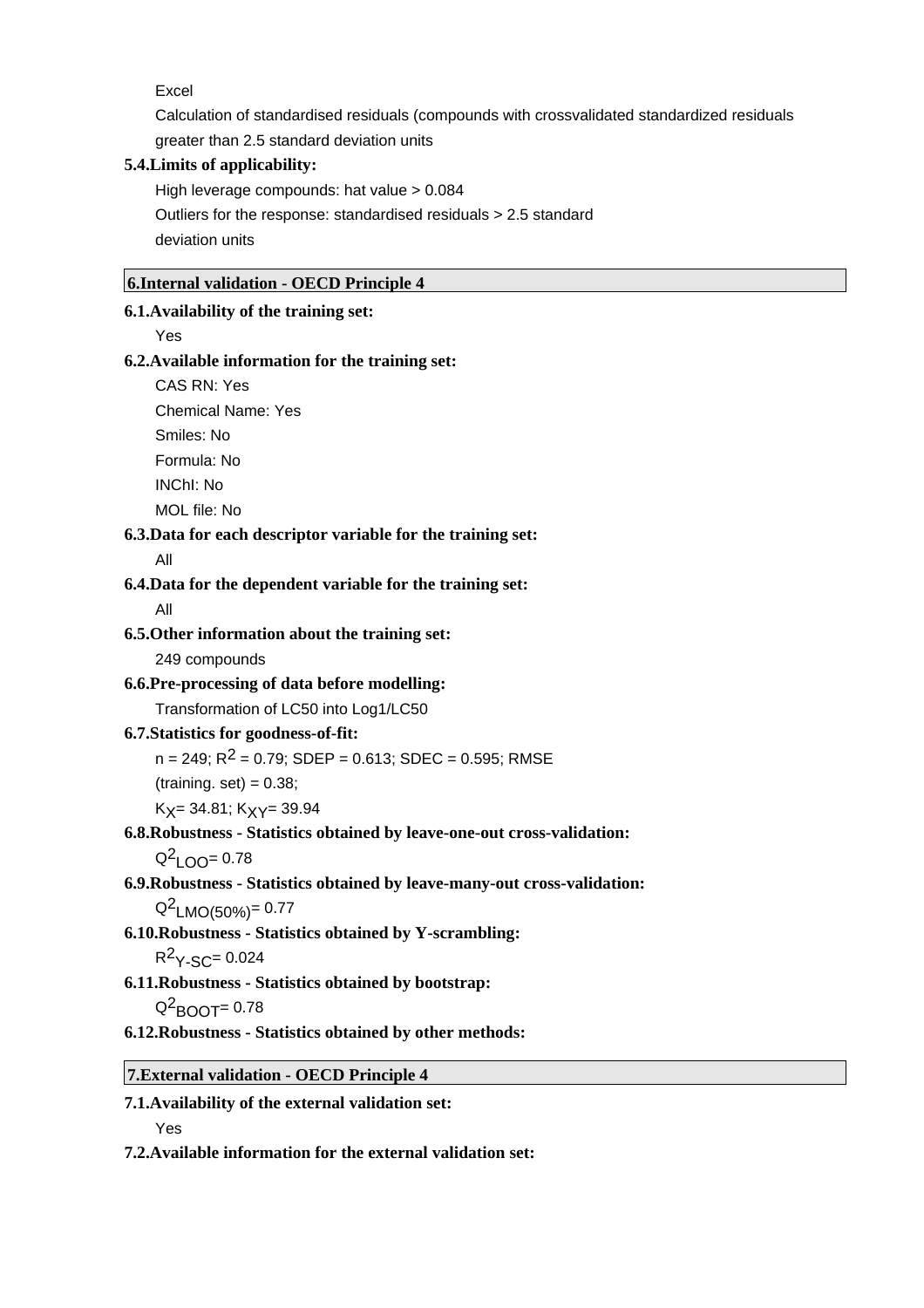CAS RN: Yes Chemical Name: Yes Smiles: No Formula: No INChI: No MOL file: No

**7.3.Data for each descriptor variable for the external validation set:** All

**7.4.Data for the dependent variable for the external validation set:** All

# **7.5.Other information about the external validation set:**

200 compounds

## **7.6.Experimental design of test set:**

The splitting of the original dataset into a training set of 249 chemicals representative of the entire data set and a validation set of 200 chemicals (splitting 50%) was realized by Kohonen artificial neural network (K-ANN) using the software KOALA: the three most significant principal components, calculated from each group of DRAGON molecular descriptors, were used to synthesize the structural information of the chemicals. This structural information and the response were used as variables to organize the structure of a Kohonen map. At the end of the net training, similar chemicals fell within the same neuron, i.e., they carried the same information. To select the training set of chemicals it was assumed that the compound closest to each neuron centroid was the most representative of all the chemicals within the same neuron.Thus, the training set chemicals were selected according to the minimal distance from the centroid of each cell in the top map. The remaining objects, close to the training set chemicals, were used for the validation set.

## **7.7.Predictivity - Statistics obtained by external validation:**

 $Q^2$   $EXT = 0.71$ ; RMSE (validation set) = 0.64

# **7.8.Predictivity - Assessment of the external validation set:**

The application of Kohonen maps Artificial Neural Networks allowed for

the selection of a large structurally representative validation set

## **7.9.Comments on the external validation of the model:**

## **8.Providing a mechanistic interpretation - OECD Principle 5**

## **8.1.Mechanistic basis of the model:**

The model was developed by a statistical approach. No mechanistic basis was defined a priori.

## **8.2.A priori or a posteriori mechanistic interpretation:**

A posteriori mechanistic interpretation. The theoretical descriptors selected in this model are a combination of global structural features, able to represent the high structural heterogeneity of the training and test sets: WA (topological descriptor representing the mean Weiner index), Mv (mean atomic van der Waals volume), nCb- (number of C sp2 in